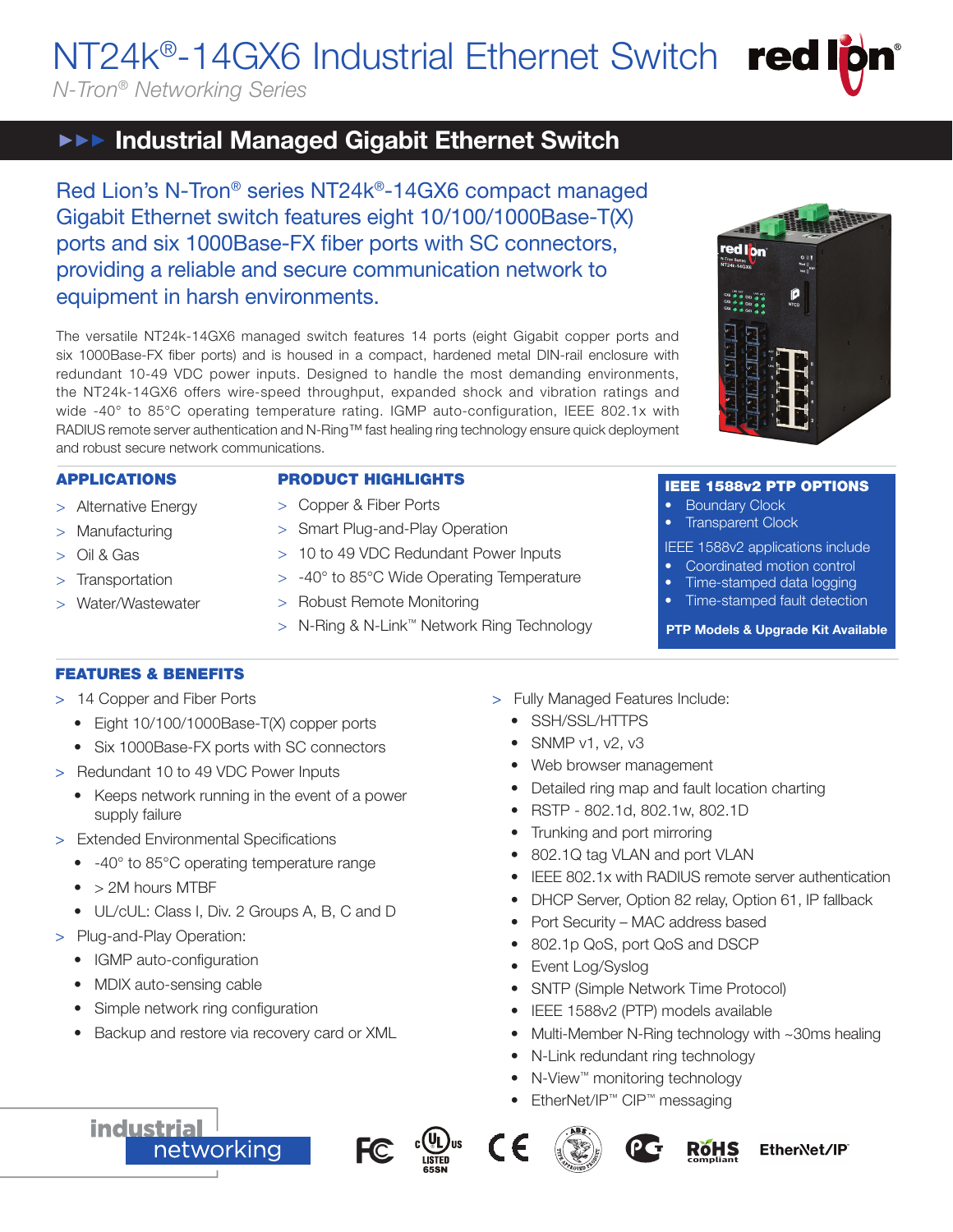#### SWITCH PROPERTIES

Operation: Managed Number of MAC Addresses: 16,000 IEEE Compliance: 802.3, 802.3u, 802.3ab, 802.3x, 802.1d/D/w, 802.1p, 802.1Q, 802.1x IEEE 1588v2 Software-Based Option Latency (Typical): 1.6 μs Switching Method: Store-and-Forward LED Status Indicators Configurable Alarm Contact Onboard Temperature Sensor Supports Full/Half Duplex Operation Maximum Throughput: Up to 28.0 Gb/s MDIX Auto Sensing Cable Auto Sensing Speed and Flow Control Communications: Full Wire Speed MTBF: >2 million hours Jumbo Frame Support

#### POWER INPUT

Input Voltage: 10-49 VDC Steady Input Current: 780 mA @ 24 VDC Inrush: 22.6 A / .3 ms @ 24 VDC BTU/HR: 63.89

#### **CONNECTORS**

10/100/1000BaseT: Eight (8) RJ-45 ports ESD and surge protection diodes on all copper ports 1000BaseFX: Six (6) SC duplex fiber ports Configuration Port: One (1) USB Type B

### NETWORK MEDIA

10BaseT: ≥ Cat3 cable 100BaseTX: ≥ Cat5 cable 1000BaseT: ≥ Cat5e cable 1000BaseSX Multimode: 50-62.5/125 μm 1000BaseLX Singlemode: 7-10/125 μm

#### RECOMMENDED WIRING CLEARANCE

Front: 4" (10.16 cm) Top: 4" (10.16 cm)

#### ENVIRONMENTAL

Operating Temperature: -40°C to 85°C Storage Temperature: -40°C to 85°C Operating Humidity: 10% to 95% (non condensing) Operating Altitude: 0 to 10,000 ft. Shock: 200 g @ 10 ms (bulkhead mounted) Vibration: 50 g @ 5-20 Hz, Triaxial (bulkhead mounted)

# CERTIFICATION & COMPLIANCE

Product Safety: ANSI/ISA 12.12.01-2013 Class I and II, Div. 2 and Class III, Div. 1 and 2, Groups A, B, C and D Hazardous Locations UL508 Industrial Control Equipment CAN/CSA-C22.2 No. 213-M1987 Class I Div. 2 Hazardous Locations CAN/CSA-C22.2 No. 14-M1987 Industrial Control Equipment Emissions: FCC Title 47, Part 15, Radio Frequency Devices, Subpart B ANSI C63.4-2009; Industry Canada ICES-003, EN 55011; EN 61000-6-4, EN 61000-3-2, EN61000-3-3, EN 55032 Immunity: EN 55024, EN 61000-6-2; IEC 61000-4-2 (ESD); IEC 61000-4-3 (RFAM); IEC 61000-4-4 (EFT); IEC 61000-4-5 (SURGE); IEC 61000-4- 6 (RFCM); IEC 61000-4-8 (PFMF); IEC 61000-4-11 (VDI) Rail: EN 50155, EN 50121 and EN 61373 Designed to Comply with: IEEE 1613 (Electric Utility Substations), NEMA TS1/TS2 (Traffic Control) Other: ABS Type Approval for Shipboard Applications; EMC Directive 2014/30/EU; LV Directive 2014/35/EU GOST-R, RoHS Compliant MECHANICAL

Case Dimensions: Height: 5.88" (14.92 cm) Width: 3.10" (7.87 cm) Depth: 5.54" (14.07 cm) Weight: 2.06 lbs (0.94 kg) Mount: DIN Rail 35 mm

#### **WARRANTY**

3 Years on Design and Manufacturing Defects